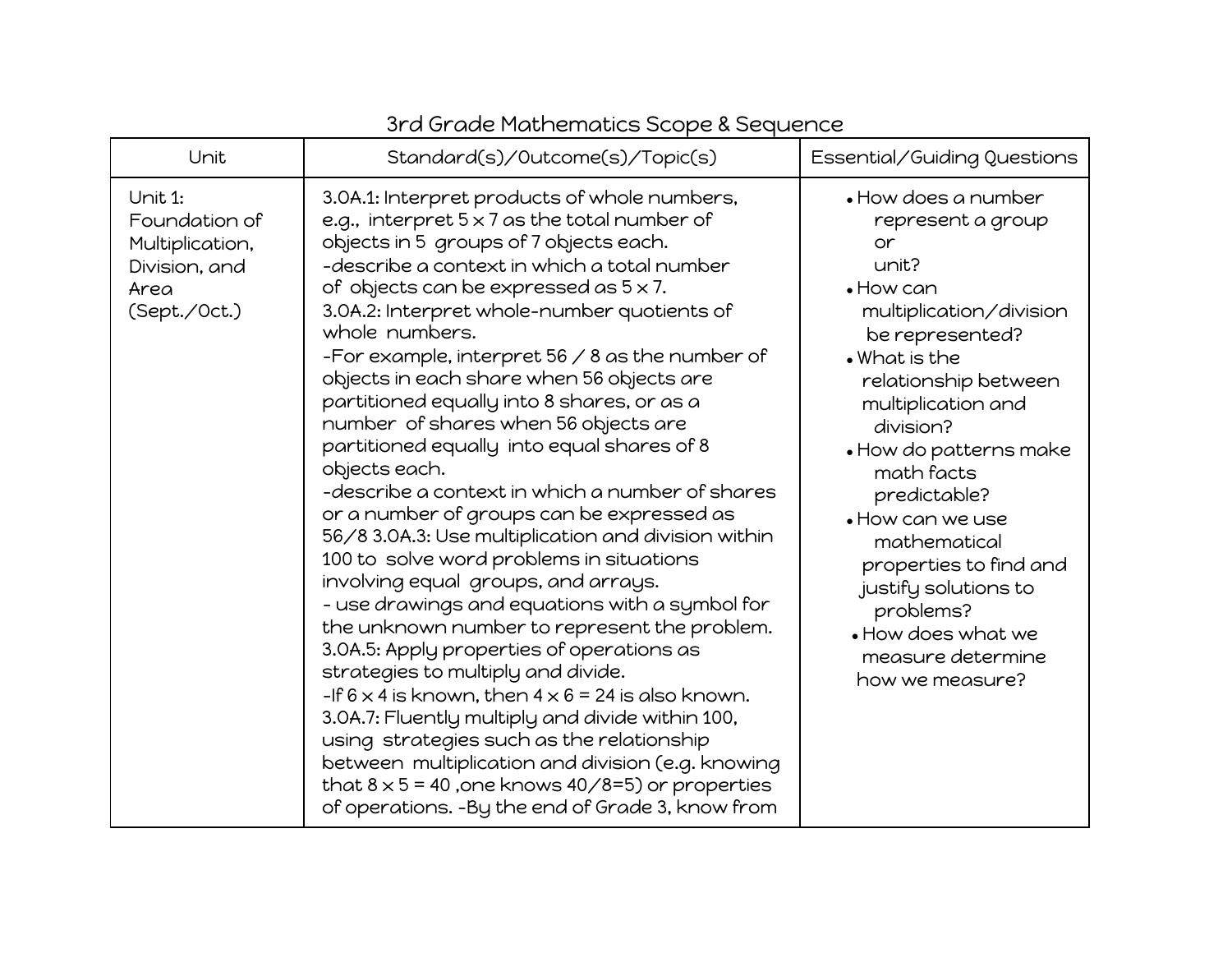|  |  | all<br>memo.<br>nn |  |
|--|--|--------------------|--|
|--|--|--------------------|--|

| products of two one-digit numbers.<br>3.0A.9: Identify arithmetic patterns (including<br>patterns in the addition and multiplication                                                                                                                                                                                                                                                                                                                                                                                                                                                                                                                                                                                                                                                                                                                                                         |  |
|----------------------------------------------------------------------------------------------------------------------------------------------------------------------------------------------------------------------------------------------------------------------------------------------------------------------------------------------------------------------------------------------------------------------------------------------------------------------------------------------------------------------------------------------------------------------------------------------------------------------------------------------------------------------------------------------------------------------------------------------------------------------------------------------------------------------------------------------------------------------------------------------|--|
| table) and explain them using properties of<br>operations. 3.MD.5: Recognize area as an<br>attribute of plane figures and understand<br>concepts of area and measurement.<br>a. A square with length 1 unit, called 'a unit<br>square", is said to have "one square unit" of<br>area, and can be used to measure area.<br>b. A plane figure which can be covered without<br>gaps or overlaps by n unit squares is said to<br>have an area of n square units.<br>3.MD.1: Tell and write time to the nearest minute<br>3.MD.3: Draw a scaled picture graph (and scaled<br>bar graph to represent a data set of several<br>categories. Solve one-and two-step "how many<br>more" and "how many less" problems using<br>information presented in scaled bar graphs.<br>2.G.2: Partition a rectangle into rows and<br>columns of same-size squares and count to<br>find the total number of them. |  |
| 3.MD.6: Measure areas by counting unit<br>squares (square cm, square m, square in,<br>square ft., and improvised units).<br>3.MD.7: Relate area to the operations of<br>multiplication and addition.                                                                                                                                                                                                                                                                                                                                                                                                                                                                                                                                                                                                                                                                                         |  |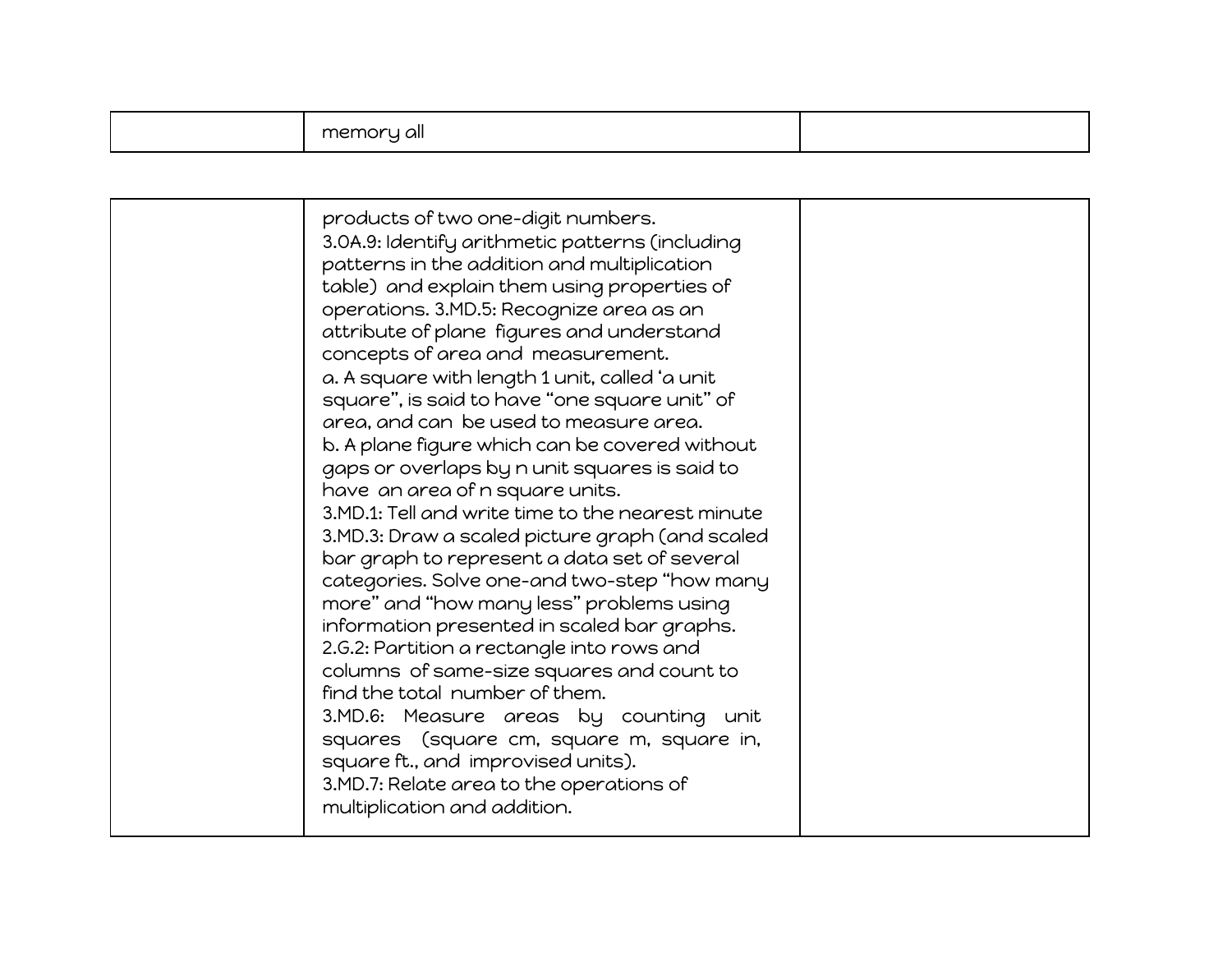| a. Find the area of a rectangle with whole-<br>number side lengths by tiling it, and show that<br>the area is the same as would be found by<br>multiplying the side lengths |  |
|-----------------------------------------------------------------------------------------------------------------------------------------------------------------------------|--|
|-----------------------------------------------------------------------------------------------------------------------------------------------------------------------------|--|

| Unit                                                                   | Standard(s)/Outcome(s)/Topic(s)                                                                                                                                                                                                                                                                                                                                                                                                                                                                                                                                                                                                                                                                                                                                                                                                                                                                                                                              | Essential/Guiding Questions                                                                                                                                                                                                                                                                                                                                                                                                                                      |
|------------------------------------------------------------------------|--------------------------------------------------------------------------------------------------------------------------------------------------------------------------------------------------------------------------------------------------------------------------------------------------------------------------------------------------------------------------------------------------------------------------------------------------------------------------------------------------------------------------------------------------------------------------------------------------------------------------------------------------------------------------------------------------------------------------------------------------------------------------------------------------------------------------------------------------------------------------------------------------------------------------------------------------------------|------------------------------------------------------------------------------------------------------------------------------------------------------------------------------------------------------------------------------------------------------------------------------------------------------------------------------------------------------------------------------------------------------------------------------------------------------------------|
| Unit 2:<br>Addition and<br>Subtraction/<br>Measurement<br>(Oct./ Nov.) | 3.NBT.1: Use place value understanding to<br>round whole numbers to the nearest 10 or 100<br>3.NBT.2: Fluently add and subtract within<br>1000 using strategies and algorithms based<br>on the following:<br>- place value<br>-properties of operations<br>-the relationship between addition and<br>subtraction<br>3.0A.7: Fluently multiply and divide within 100,<br>using strategies such as the relationship<br>between multiplication and division (e.g. knowing<br>that $8 \times 5 = 40$ , one knows $40/8=5$ ) or properties<br>of operations. -By the end of Grade 3, know from<br>memory all products of two one-digit numbers.<br>3.0A.8: Solve two-step word problems.<br>Represent these problems using equations<br>with a letter standing for the unknown<br>quantity. Assess the reasonableness of<br>answers using mental computation and<br>estimation strategies including rounding.<br>3.MD.1: Measure time intervals in minutes. Solve | $\bullet$ How can mental<br>strategies be used to<br>add and subtract<br>fluently?<br>• How can numbers and<br>measurements be<br>combined and<br>separated?<br>• How can estimation<br>help solve problems?<br>$\bullet$ How can<br>understanding the<br>relationship between<br>addition and<br>subtraction help you<br>perform multi-digit<br>arithmetic?<br>$\bullet$ How can<br>understanding place<br>value help you<br>perform multi-digit<br>arithmetic? |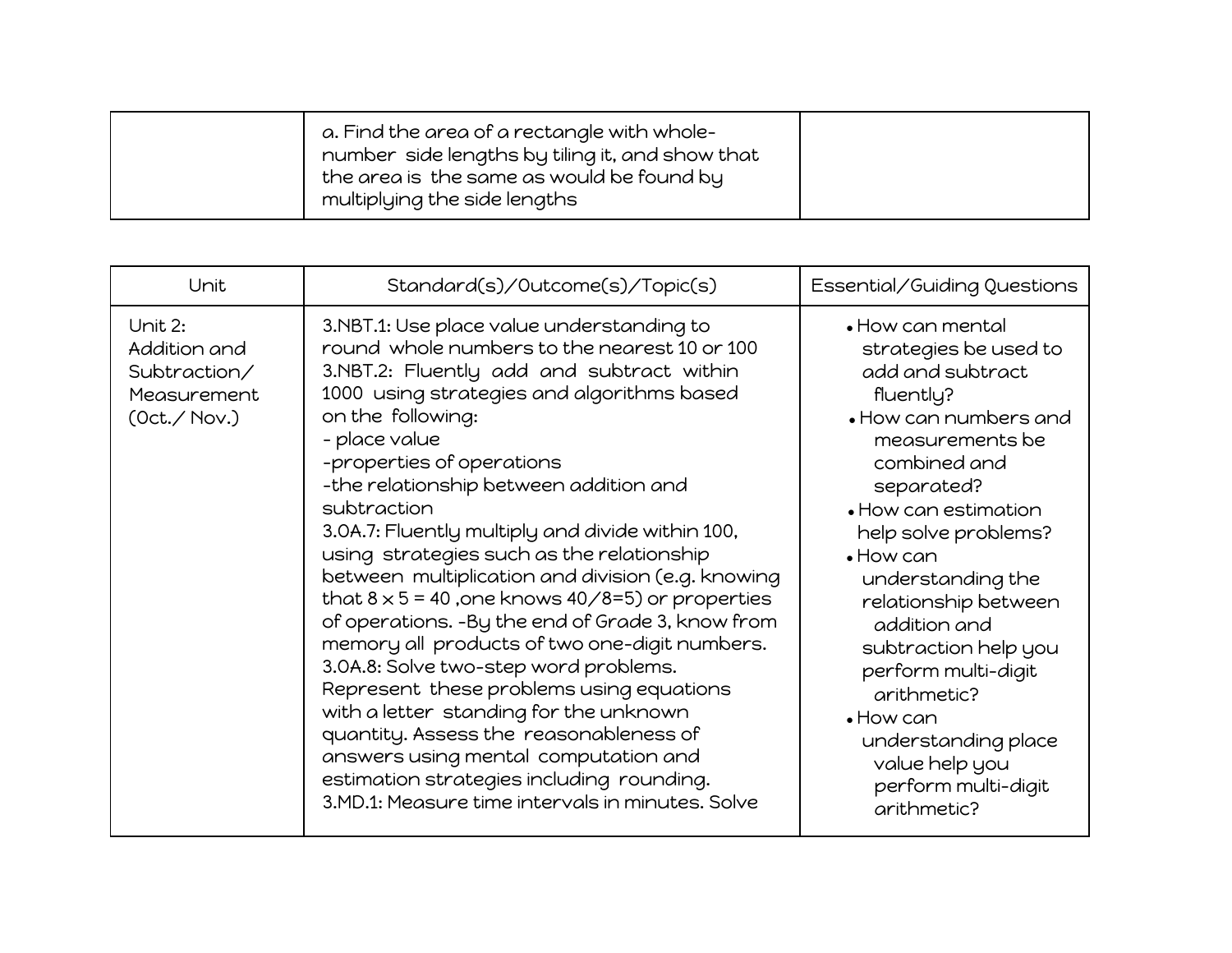| word problems involving addition and<br>representing the problem on a number line<br>diagram.<br>3.MD.2: Measure and estimate liquid volumes<br>and masses of objects using standard units of<br>grams (g), kilograms (kg), and liters (I). | subtraction of time intervals in minutes, e.g., by<br>Add and subtract to solve one-step word<br>problems | • How does<br>understanding the<br>properties of<br>operations help you<br>perform multi-digit<br>arithmetic?<br>. How does what we<br>measure determine |
|---------------------------------------------------------------------------------------------------------------------------------------------------------------------------------------------------------------------------------------------|-----------------------------------------------------------------------------------------------------------|----------------------------------------------------------------------------------------------------------------------------------------------------------|
|---------------------------------------------------------------------------------------------------------------------------------------------------------------------------------------------------------------------------------------------|-----------------------------------------------------------------------------------------------------------|----------------------------------------------------------------------------------------------------------------------------------------------------------|

|      | involving masses or volumes that are given in<br>the same units, e.g., by using drawings (such as<br>a beaker with measurement scale) to represent<br>the problem.<br>3.MD.3: (continue) Draw a scaled picture graph<br>and a scaled bar graph to represent a data set<br>with several categories.<br>Solve one- and two-step "how many more" and<br>"how many less" problems using information<br>presented in scaled bar graphs. For example,<br>draw a bar graph in which each square in the<br>bar graph might represent 5 pets.<br>3.MD.8: Solve real world and mathematical<br>problems involving perimeters of polygons,<br>including finding the perimeter given the<br>side lengths, finding an unknown side<br>length | how we measure?<br>. What drawings and<br>equations can be used<br>to solve this problem<br>and why? |
|------|---------------------------------------------------------------------------------------------------------------------------------------------------------------------------------------------------------------------------------------------------------------------------------------------------------------------------------------------------------------------------------------------------------------------------------------------------------------------------------------------------------------------------------------------------------------------------------------------------------------------------------------------------------------------------------------------------------------------------------|------------------------------------------------------------------------------------------------------|
| Unit | Standard(s)/Outcome(s)/Topic(s)                                                                                                                                                                                                                                                                                                                                                                                                                                                                                                                                                                                                                                                                                                 | Essential/Guiding Questions                                                                          |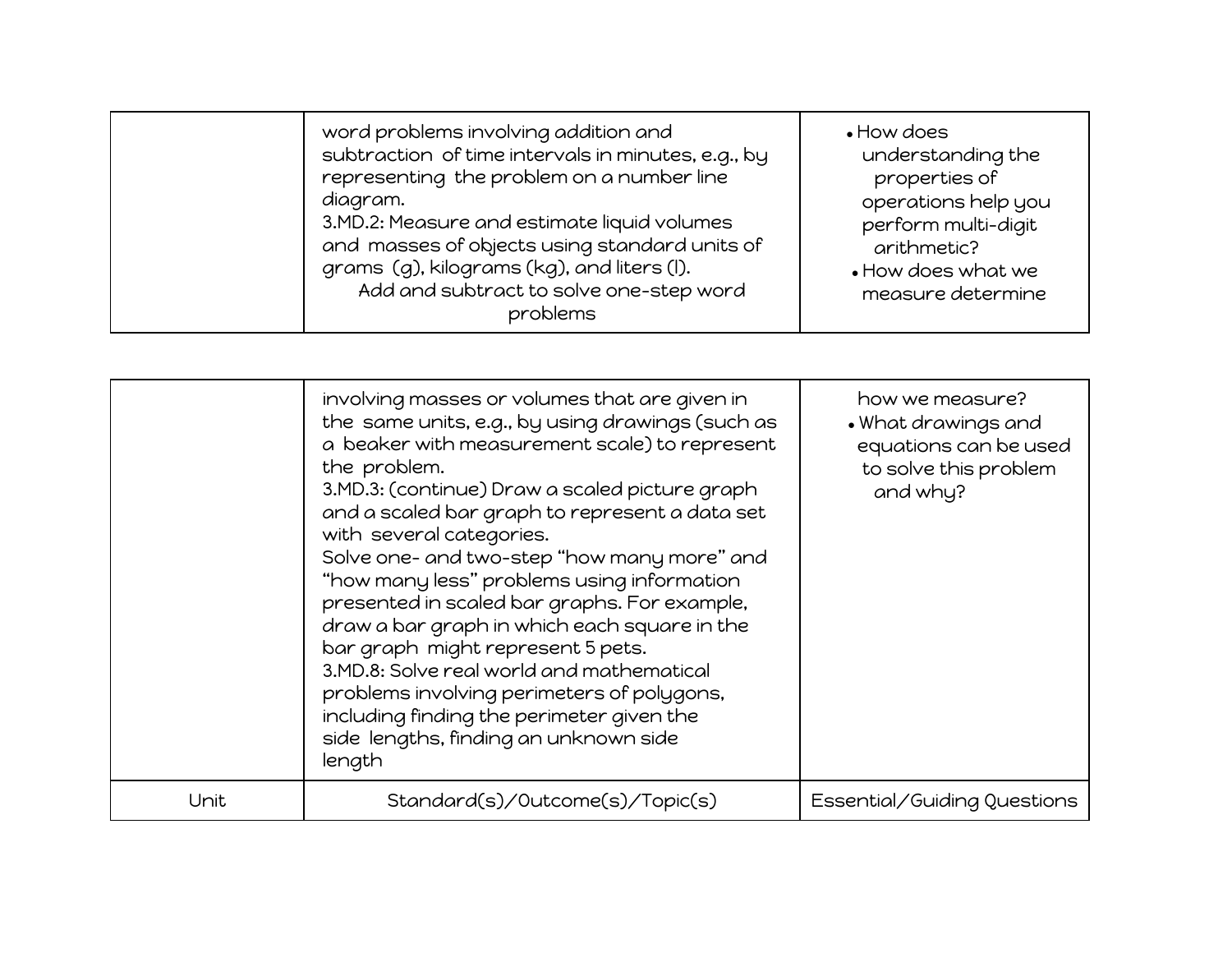| Unit 3:<br>Equal<br>Partitioning<br>and Naming<br>Fractions<br>(Nov./Dec.) | 3.NF.1: Understand a fraction 1/b as the quantity<br>formed by 1 part when a whole is partitioned into<br>$b$ equal parts; understand a fraction $a/b$ as the<br>quantity formed by a parts of size 1/b.<br>3. NF.2: Understand a fraction as a number on<br>the number line; represent fractions on a<br>number line diagram.<br>a. Represent a fraction 1/b on a number line<br>diagram by defining the interval from 0 to 1 as<br>the whole and partitioning it into be qual parts.<br>Recognize that each part has size 1/b and that<br>the endpoint of the part based at 0 locates the | $\bullet$ What is a fraction?<br>. Why is it important to<br>be able to use<br>fractions in "real life"?<br>• How does the size of<br>the whole or set<br>impact the relative<br>value of the fraction<br>named?<br>• How can fractions be<br>represented on a<br>number line? |
|----------------------------------------------------------------------------|---------------------------------------------------------------------------------------------------------------------------------------------------------------------------------------------------------------------------------------------------------------------------------------------------------------------------------------------------------------------------------------------------------------------------------------------------------------------------------------------------------------------------------------------------------------------------------------------|--------------------------------------------------------------------------------------------------------------------------------------------------------------------------------------------------------------------------------------------------------------------------------|
|                                                                            | number 1/b on the number line.                                                                                                                                                                                                                                                                                                                                                                                                                                                                                                                                                              | • How are unit fractions                                                                                                                                                                                                                                                       |

|      | b. Represent a fraction a/b on a number line<br>diagram by marking off a lengths 1/b from 0.<br>Recognize that the resulting interval has size<br>a/b and that its endpoint locates the number<br>a/b on the number line.<br>3.G.2: Partition shapes into parts with equal area.<br>Express the area of each part as a unit fraction<br>of the whole. For example, partition a shape into<br>4 parts with equal area, and describe the area<br>of each part as 1/4 of the area of the shape. | used to compose<br>other fractions?<br>. Why is there no least<br>or greatest fraction<br>on.<br>the number line?<br>• How can whole<br>numbers be<br>expressed as<br>fractions? |
|------|----------------------------------------------------------------------------------------------------------------------------------------------------------------------------------------------------------------------------------------------------------------------------------------------------------------------------------------------------------------------------------------------------------------------------------------------------------------------------------------------|----------------------------------------------------------------------------------------------------------------------------------------------------------------------------------|
| Unit | Standard(s)/Outcome(s)/Topic(s)                                                                                                                                                                                                                                                                                                                                                                                                                                                              | Essential/Guiding Questions                                                                                                                                                      |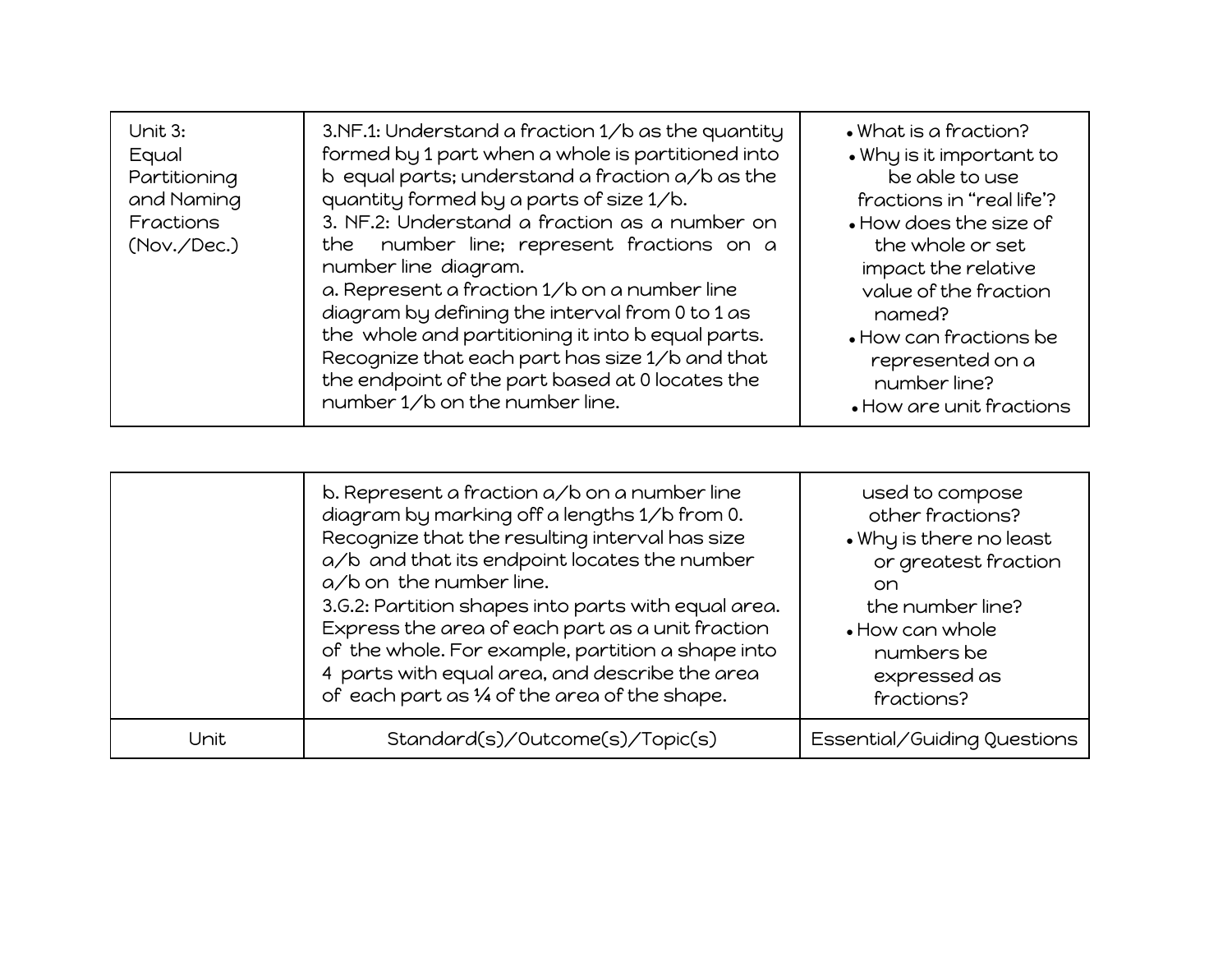| Unit 4:<br>Multiplication<br>and Division<br>(January) | 3.0A.2: Interpret whole-number quotients of<br>whole numbers.<br>-For example, interpret $56 / 8$ as the number of<br>objects in each share when 56 objects are<br>partitioned equally into 8 shares, or as a<br>number of shares when 56 objects are<br>partitioned equally into equal shares of 8<br>objects each.<br>-describe a context in which a number of shares<br>or a number of groups can be expressed as<br>56/8. 3.0A.3: Use multiplication and division within<br>100 to solve word problems in situations with<br>measurement quantities. Use drawings and<br>equations with a symbol for the unknown<br>number to represent the problem.<br>3.0A.5: Apply properties of operations as<br>strategies to multiply and divide.<br>$-3 \times 5 \times 2$ can be found by $3 \times 5 = 15$ , then $15 \times 2 =$<br>30, or by $5 \times 2 = 10$ , then $3 \times 10 = 30$ . (associative<br>property of multiplication) | $\bullet$ How does a number<br>represent a group<br>or.<br>unit?<br>$\bullet$ How can<br>multiplication/division<br>be represented?<br>$\bullet$ What is the<br>relationship between<br>multiplication and<br>division?<br>. How do patterns make<br>math facts<br>predictable?<br>. How can we use<br>mathematical<br>properties to find and<br>justify solutions to<br>problems?<br>• How does fact fluency |
|--------------------------------------------------------|---------------------------------------------------------------------------------------------------------------------------------------------------------------------------------------------------------------------------------------------------------------------------------------------------------------------------------------------------------------------------------------------------------------------------------------------------------------------------------------------------------------------------------------------------------------------------------------------------------------------------------------------------------------------------------------------------------------------------------------------------------------------------------------------------------------------------------------------------------------------------------------------------------------------------------------|---------------------------------------------------------------------------------------------------------------------------------------------------------------------------------------------------------------------------------------------------------------------------------------------------------------------------------------------------------------------------------------------------------------|
|--------------------------------------------------------|---------------------------------------------------------------------------------------------------------------------------------------------------------------------------------------------------------------------------------------------------------------------------------------------------------------------------------------------------------------------------------------------------------------------------------------------------------------------------------------------------------------------------------------------------------------------------------------------------------------------------------------------------------------------------------------------------------------------------------------------------------------------------------------------------------------------------------------------------------------------------------------------------------------------------------------|---------------------------------------------------------------------------------------------------------------------------------------------------------------------------------------------------------------------------------------------------------------------------------------------------------------------------------------------------------------------------------------------------------------|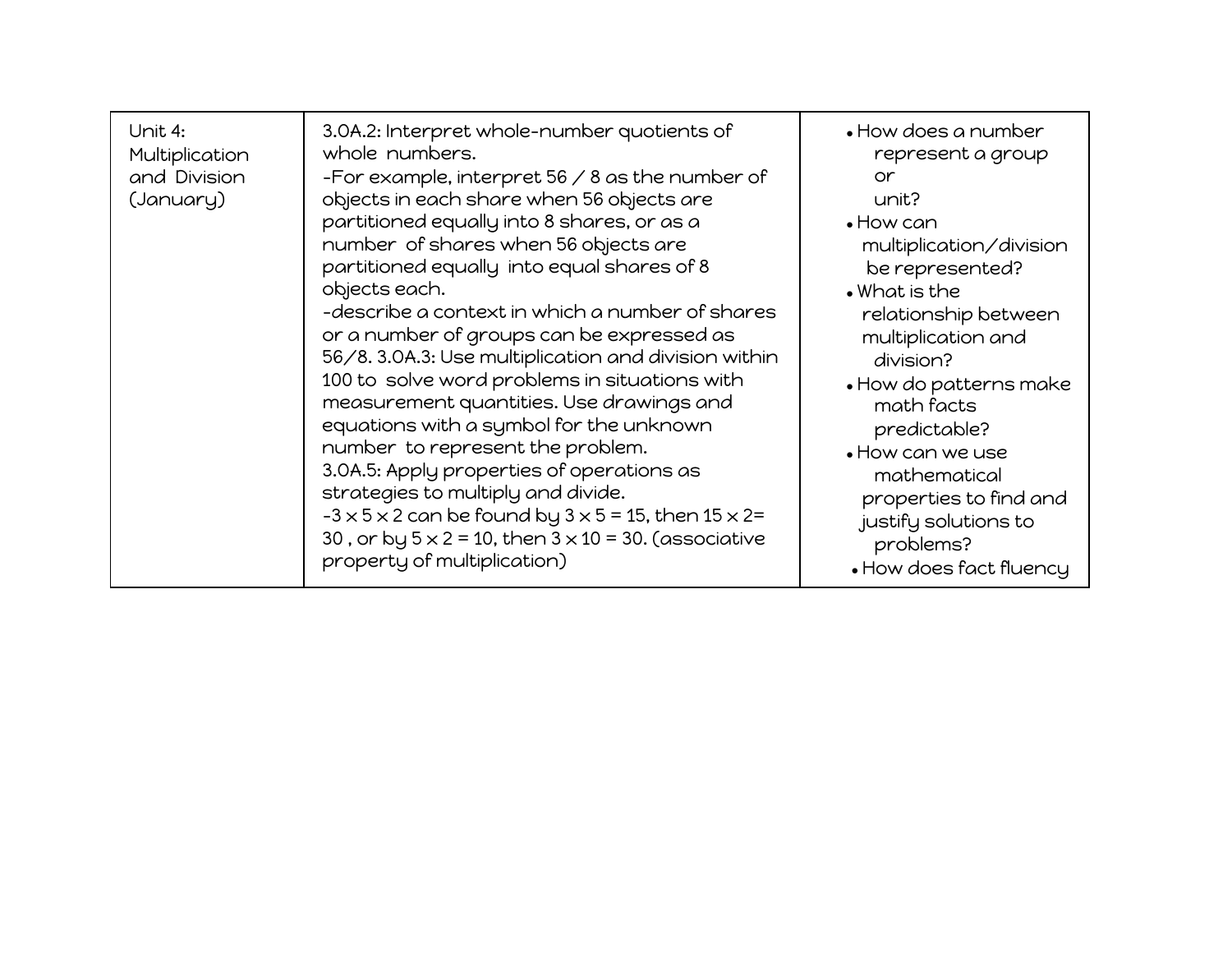|  | -Knowing that $8 \times 5 = 40$ and $8 \times 2 = 16$ , one can<br>find $8 \times 7$ as $8 \times (5+2) = (8 \times 5) + (8 \times 2) = 40 + 16 =$<br>56. (distributive property)<br>3.0A.7: Fluently multiply and divide within 100,<br>using strategies such as the relationship<br>between multiplication and division (e.g. knowing<br>that $8 \times 5 = 40$ , one knows $40/8=5$ ) or properties<br>of operations. -By the end of Grade 3, know from<br>memory all products of two one-digit numbers<br>3.0A.8: Solve two-step word problems using the<br>four operations. Represent these problems<br>using equations with a letter standing for the<br>unknown quantity.<br>3.0A.9: Identify arithmetic patterns (including<br>patterns in the addition and multiplication<br>table) and explain them using properties of<br>operations. 3.MD.2: Measure and estimate liquid<br>volumes and masses of objects using standard<br>units of grams (g), kilograms (kg), and liters (I).<br>Add, subtract, multiply or divide to solve one-<br>step word problems involving masses or<br>volumes that are given in the same units, e.g., by<br>using drawings (such as a beaker with<br>measurement scale) to represent the problem.<br>3.MD.3: Draw a scaled picture graph and scaled<br>bar graph to represent a data set of several<br>categories. Solve one-and two-step "how many<br>more" and "how many less" problems using<br>information presented in scaled bar graphs. | improve efficiency<br>when solving<br>problems? |
|--|--------------------------------------------------------------------------------------------------------------------------------------------------------------------------------------------------------------------------------------------------------------------------------------------------------------------------------------------------------------------------------------------------------------------------------------------------------------------------------------------------------------------------------------------------------------------------------------------------------------------------------------------------------------------------------------------------------------------------------------------------------------------------------------------------------------------------------------------------------------------------------------------------------------------------------------------------------------------------------------------------------------------------------------------------------------------------------------------------------------------------------------------------------------------------------------------------------------------------------------------------------------------------------------------------------------------------------------------------------------------------------------------------------------------------------------------------------------------------------------|-------------------------------------------------|
|--|--------------------------------------------------------------------------------------------------------------------------------------------------------------------------------------------------------------------------------------------------------------------------------------------------------------------------------------------------------------------------------------------------------------------------------------------------------------------------------------------------------------------------------------------------------------------------------------------------------------------------------------------------------------------------------------------------------------------------------------------------------------------------------------------------------------------------------------------------------------------------------------------------------------------------------------------------------------------------------------------------------------------------------------------------------------------------------------------------------------------------------------------------------------------------------------------------------------------------------------------------------------------------------------------------------------------------------------------------------------------------------------------------------------------------------------------------------------------------------------|-------------------------------------------------|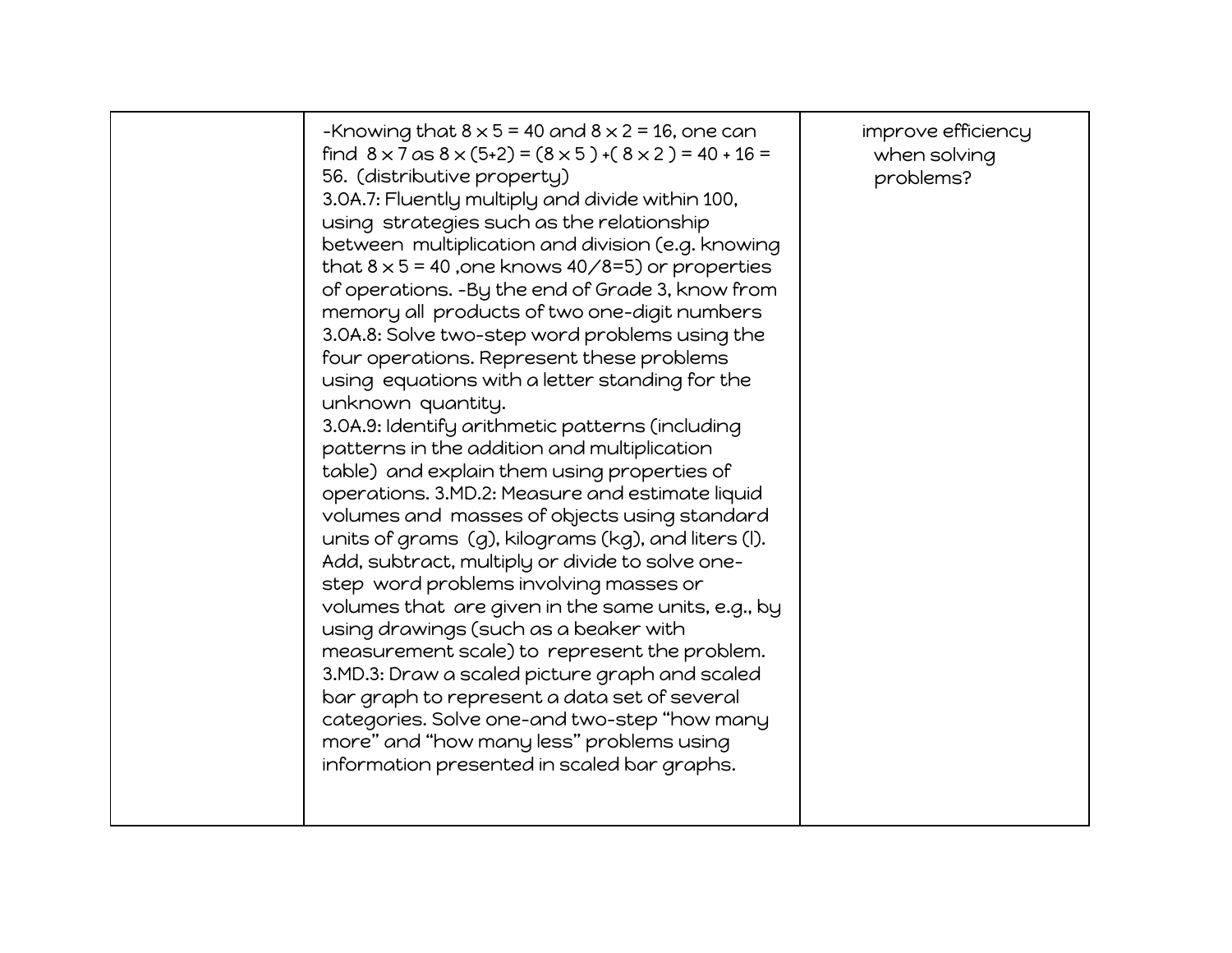| Unit                                                                                               | Standard(s)/Outcome(s)/Topic(s)                                                                                                                                                                                                                                                                                                                                                                                                                                                                                                                                                                                                                                                                                                                                                                                                                                                                                                                                                                                                                                                                                                         | Essential/Guiding Questions                                                                                                                                                                                                                                                                                                                                                                                                                                                                                                                         |
|----------------------------------------------------------------------------------------------------|-----------------------------------------------------------------------------------------------------------------------------------------------------------------------------------------------------------------------------------------------------------------------------------------------------------------------------------------------------------------------------------------------------------------------------------------------------------------------------------------------------------------------------------------------------------------------------------------------------------------------------------------------------------------------------------------------------------------------------------------------------------------------------------------------------------------------------------------------------------------------------------------------------------------------------------------------------------------------------------------------------------------------------------------------------------------------------------------------------------------------------------------|-----------------------------------------------------------------------------------------------------------------------------------------------------------------------------------------------------------------------------------------------------------------------------------------------------------------------------------------------------------------------------------------------------------------------------------------------------------------------------------------------------------------------------------------------------|
| Unit 5:<br>Equivalence<br>and<br>Comparing<br>Fractions and<br>Measurement/<br>Data<br>(Feb./Mar.) | 3.NF.3: Explain equivalence of fractions in special<br>cases, and compare fractions by reasoning<br>about their size.<br>a. Understand two fractions as equivalent<br>(equal) if they are the same size, or the same<br>point on a number line.<br>b. Recognize and generate simple equivalent<br>fractions, e.g., 1/2=2/4, 4/6=2/3). Explain why<br>the fractions are equivalent, e.g., by using a<br>visual fraction model.<br>c. Express whole numbers as fractions, and<br>recognize fractions that are equivalent to whole<br>numbers. Examples: Express 3 in the form 3 =<br>$3/1$ ; recognize that $6/1$ = 6; locate 4/4 and 1 at<br>the same point of a number line diagram.<br>d. Compare two fractions with the same<br>numerator or the same denominator by<br>reasoning about their size. Recognize that<br>comparisons are valid only when the two<br>fractions refer to the same whole. Record the<br>results of comparisons with the symbols >,=, or<br><, and justify the conclusions, e.g., by using a<br>visual fraction model.<br>3.MD.4: Generate measurement data by<br>measuring lengths using rulers marked with | • What is a fraction?<br>. Why is it important to<br>be able to use<br>fractions in "real life"?<br>. How does the size of<br>the whole or set<br>impact the relative<br>value of the fraction<br>named?<br>• How can fractions be<br>represented on a<br>number line?<br>• How are unit fractions<br>used to compose<br>other fractions?<br>. Why is there no least<br>or greatest fraction<br>on<br>the number line?<br>. How can we use<br>reasoning to compare<br>fractions?<br>• How can fractions with<br>different-sized<br>fractional parts |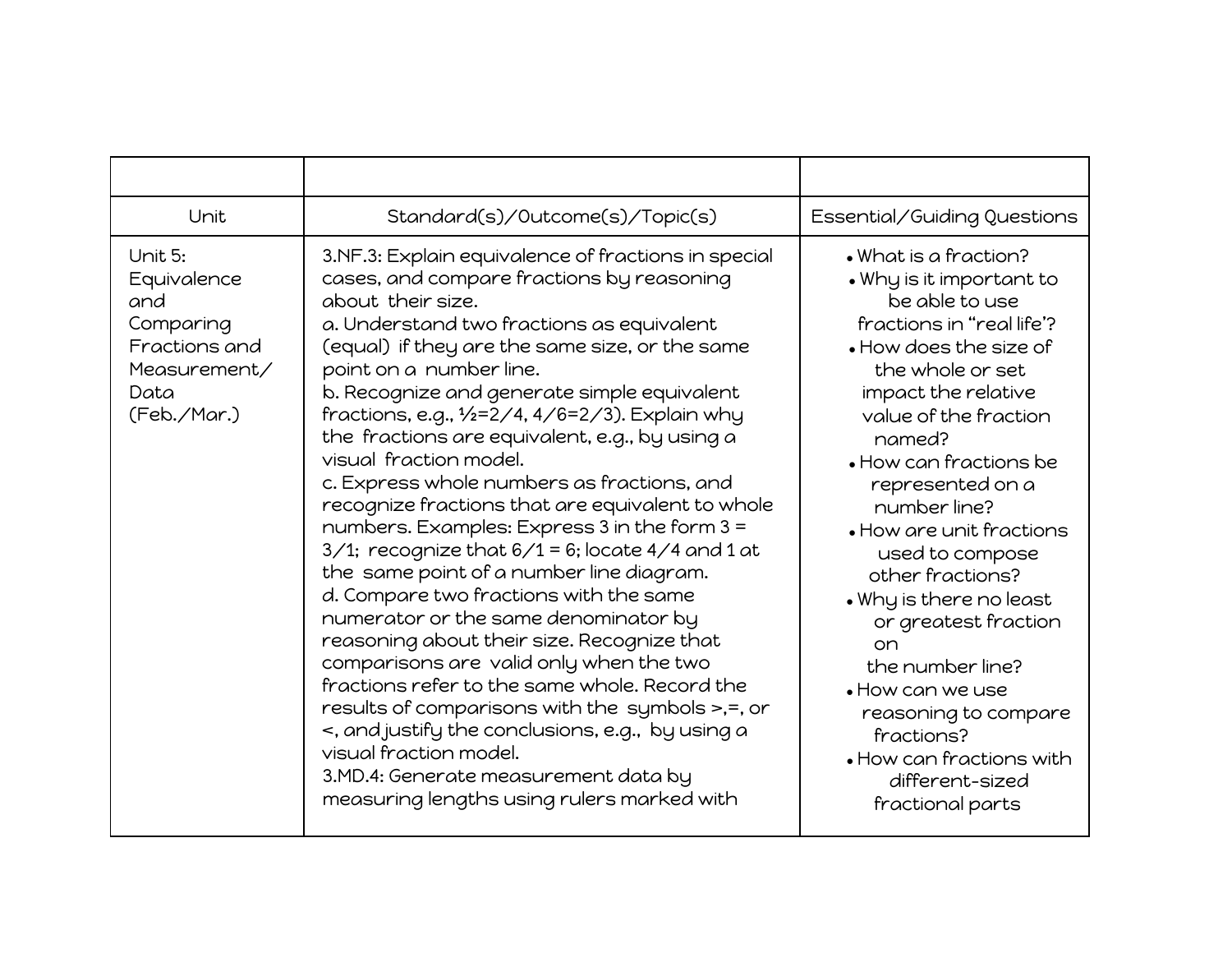|      | 3.0A.7: Fluently multiply and divide within<br>100, using strategies such as the<br>relationship between multiplication and<br>division (e.g.<br>knowing that $8 \times 5 = 40$ , one knows $40/8=5$ )<br>or properties of operations.<br>-By the end of Grade 3, know from memory<br>all products of two one-digit numbers. | expressed as<br>fractions?<br>. How can length be<br>measured and data be<br>recorded? |
|------|------------------------------------------------------------------------------------------------------------------------------------------------------------------------------------------------------------------------------------------------------------------------------------------------------------------------------|----------------------------------------------------------------------------------------|
| Unit | Standard(s)/Outcome(s)/Topic(s)                                                                                                                                                                                                                                                                                              | Essential/Guiding Questions                                                            |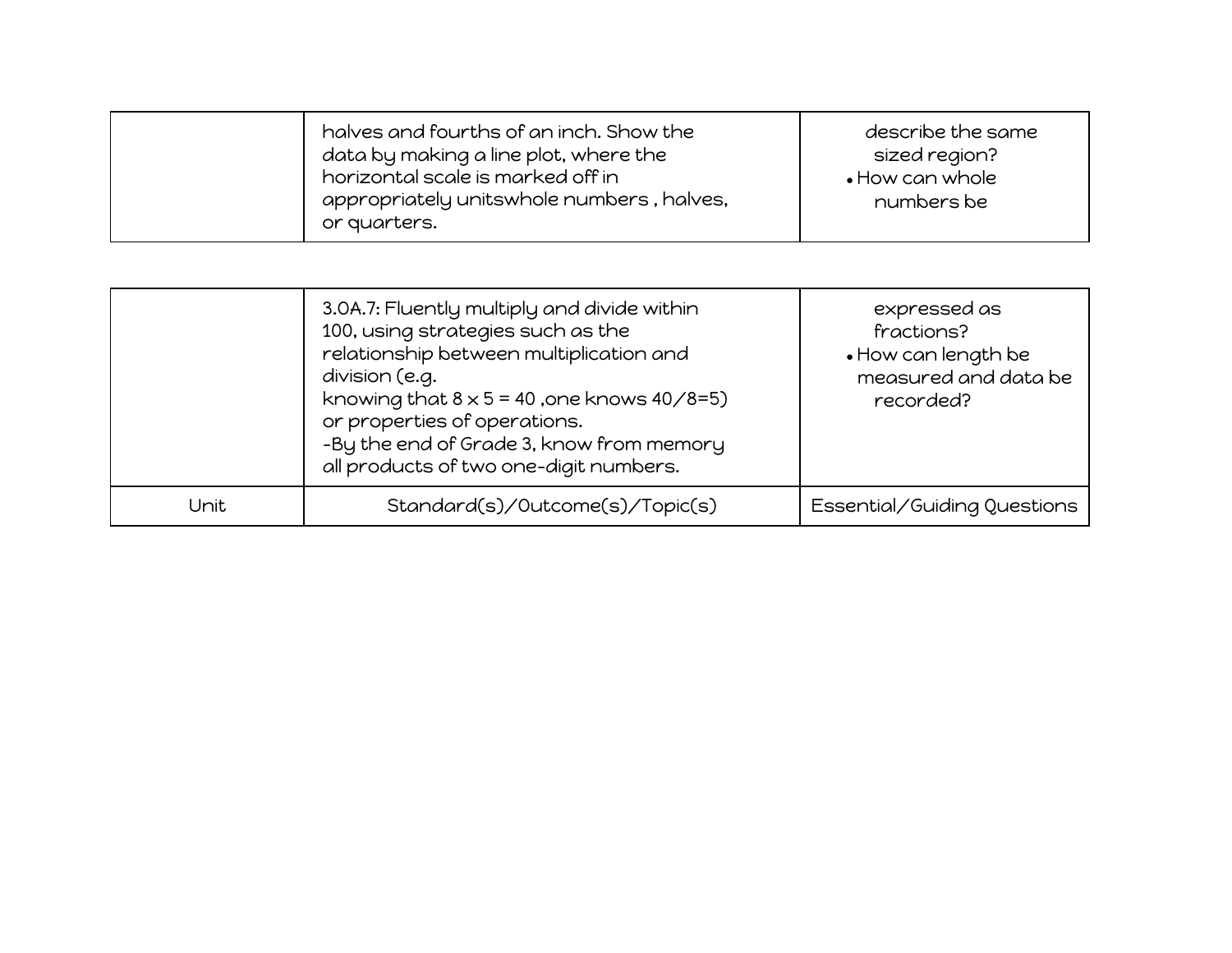| Unit 6:<br>Multiplication,<br>Division, and<br>Area<br>(Mar./Apr.) | 3.0A.4: Determine the unknown whole number in<br>a multiplication or division equation relating<br>three whole numbers.<br>- For example, determine the unknown<br>number that makes the equation true in<br>each of the equations $8 \times p = 48$ , $5 = n \div 3$ , $6 \times 6$<br>$=$ $\leq$<br>3.0A.6: Understand division as an unknown<br>factor problem.<br>-For example, find 32/8 by finding the number<br>that makes 32 when multiplied by 8.<br>3.0A.7: Fluently multiply and divide within 100,<br>using strategies such as the relationship<br>between multiplication and division (e.g. knowing<br>that $8 \times 5 = 40$ , one knows $40/8=5$ ) or properties<br>of operations. -By the end of Grade 3, know from<br>memory all products of two one-digit numbers.<br>3.0A.8: Solve two-step word problems using the<br>four operations. Represent these problems<br>using equations with a letter standing for the<br>unknown quantity.<br>3.0A.9: Identify arithmetic patterns (including<br>patterns in the addition and multiplication<br>table) | $\bullet$ How does a number<br>represent a group<br>or<br>unit?<br>$\bullet$ How can<br>multiplication / division<br>be represented?<br>• How can you use the<br>relationship<br>between<br>multiplication and<br>division to solve<br>problems with an<br>unknown?<br>• How can factors be<br>broken apart to find<br>unknown products?<br>• How can we use<br>mathematical<br>properties to find and<br>justify solutions to<br>problems?<br>. How does what we<br>measure determine |
|--------------------------------------------------------------------|------------------------------------------------------------------------------------------------------------------------------------------------------------------------------------------------------------------------------------------------------------------------------------------------------------------------------------------------------------------------------------------------------------------------------------------------------------------------------------------------------------------------------------------------------------------------------------------------------------------------------------------------------------------------------------------------------------------------------------------------------------------------------------------------------------------------------------------------------------------------------------------------------------------------------------------------------------------------------------------------------------------------------------------------------------------------|----------------------------------------------------------------------------------------------------------------------------------------------------------------------------------------------------------------------------------------------------------------------------------------------------------------------------------------------------------------------------------------------------------------------------------------------------------------------------------------|
|--------------------------------------------------------------------|------------------------------------------------------------------------------------------------------------------------------------------------------------------------------------------------------------------------------------------------------------------------------------------------------------------------------------------------------------------------------------------------------------------------------------------------------------------------------------------------------------------------------------------------------------------------------------------------------------------------------------------------------------------------------------------------------------------------------------------------------------------------------------------------------------------------------------------------------------------------------------------------------------------------------------------------------------------------------------------------------------------------------------------------------------------------|----------------------------------------------------------------------------------------------------------------------------------------------------------------------------------------------------------------------------------------------------------------------------------------------------------------------------------------------------------------------------------------------------------------------------------------------------------------------------------------|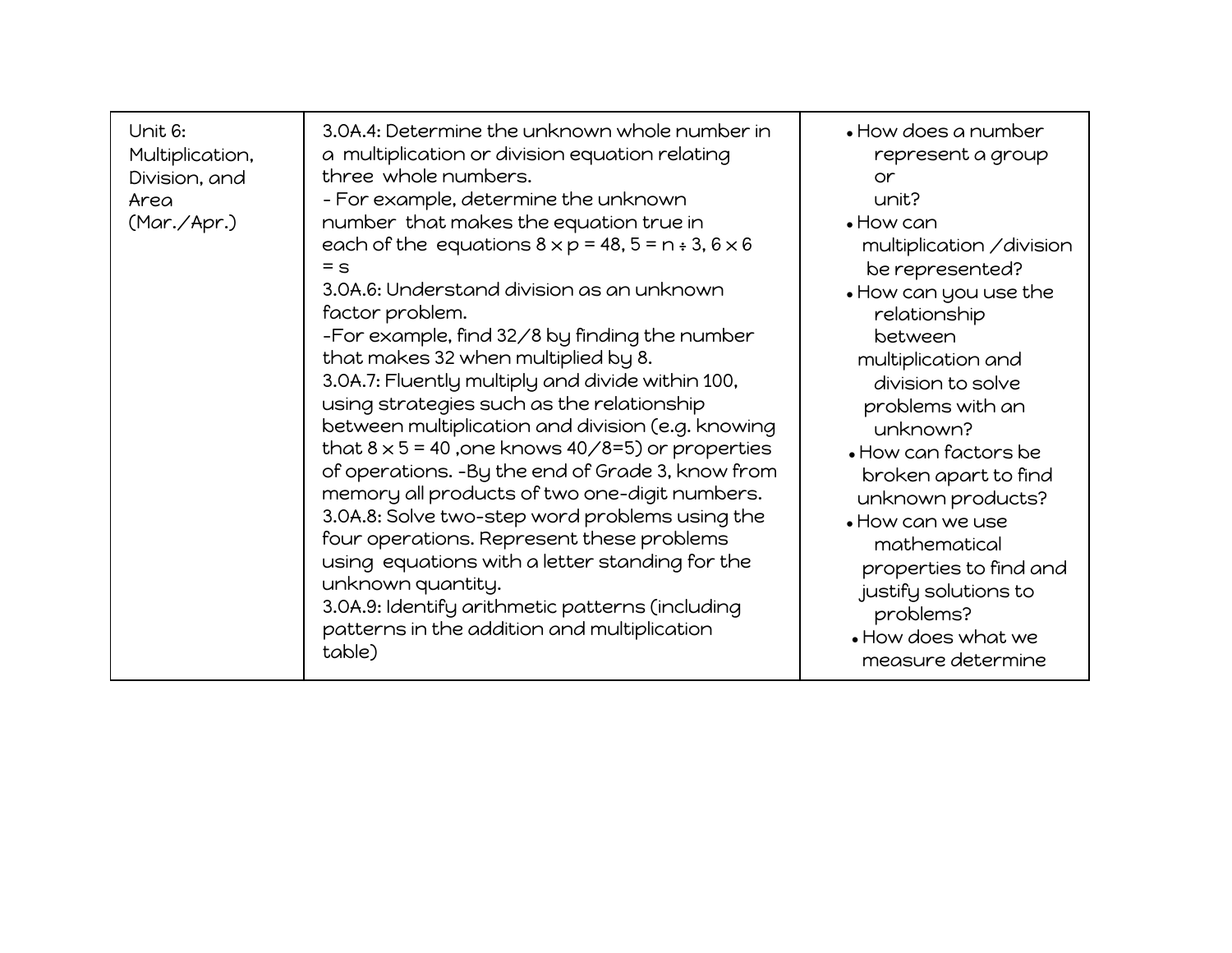| and explain them using properties of operations.<br>For example, observe that 4 times a number is<br>always even, and explain why 4 times a number<br>can be decomposed into two equal addends.<br>3.MD.3: Draw a scaled picture graph and scaled<br>bar graph to represent a data set of several<br>categories. Solve one-and two step "how many<br>more" and "how many less" problems using<br>information presented in scaled bar graphs.<br>3.MD.7: Relate area to the operations of<br>multiplication and addition.<br>b. Multiply side lengths to find areas of<br>rectangles with whole number side lengths in<br>the context of solving real world and<br>mathematical problems, and represent whole-<br>number products as rectangular areas in<br>mathematical reasoning. c. Use tiling to show in<br>a concrete case that the area of a rectangle<br>with whole-number side lengths a and b +c is<br>the sum of $a \times b$ and $a \times c$ . Use area models to<br>represent the distributive property in<br>mathematical reasoning.<br>d. Recognize area as additive. Find areas of<br>rectilinear figures by decomposing them into<br>non overlapping rectangles and adding the<br>areas of the non - overlapping rectangles,<br>applying this technique to solve real world<br>problems 3.NBT.1: Use place value<br>understanding to round whole numbers to the<br>nearest 10 or 100. 3.NBT.3: Multiply one-digit | how we measure? |
|------------------------------------------------------------------------------------------------------------------------------------------------------------------------------------------------------------------------------------------------------------------------------------------------------------------------------------------------------------------------------------------------------------------------------------------------------------------------------------------------------------------------------------------------------------------------------------------------------------------------------------------------------------------------------------------------------------------------------------------------------------------------------------------------------------------------------------------------------------------------------------------------------------------------------------------------------------------------------------------------------------------------------------------------------------------------------------------------------------------------------------------------------------------------------------------------------------------------------------------------------------------------------------------------------------------------------------------------------------------------------------------------------------------------------------|-----------------|
| whole numbers by multiples of 10 in the range                                                                                                                                                                                                                                                                                                                                                                                                                                                                                                                                                                                                                                                                                                                                                                                                                                                                                                                                                                                                                                                                                                                                                                                                                                                                                                                                                                                      |                 |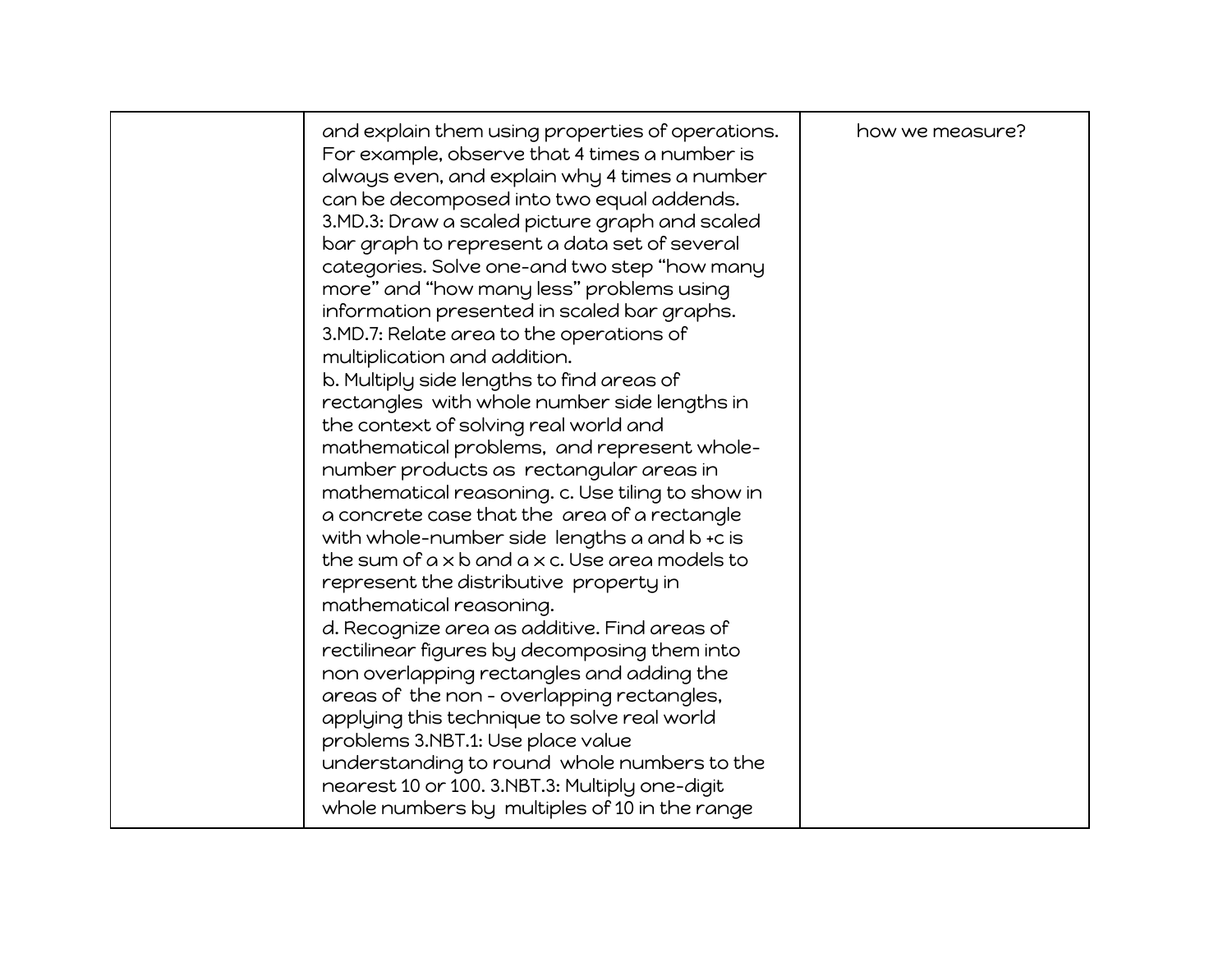| 10 - 90 (e.g., $9 \times 80$ , $5 \times 60$ ) using strategies<br>based on place value and |  |
|---------------------------------------------------------------------------------------------|--|
|---------------------------------------------------------------------------------------------|--|

|                                                      | properties of operations.                                                                                                                                                                                                                                                                                                                                                                                                                                                                                                                                                                                                                                                                                                                                                                                                                                                                                                                                                                                                                      |                                                                                                                                                                                                                                                                                                                                                                                          |
|------------------------------------------------------|------------------------------------------------------------------------------------------------------------------------------------------------------------------------------------------------------------------------------------------------------------------------------------------------------------------------------------------------------------------------------------------------------------------------------------------------------------------------------------------------------------------------------------------------------------------------------------------------------------------------------------------------------------------------------------------------------------------------------------------------------------------------------------------------------------------------------------------------------------------------------------------------------------------------------------------------------------------------------------------------------------------------------------------------|------------------------------------------------------------------------------------------------------------------------------------------------------------------------------------------------------------------------------------------------------------------------------------------------------------------------------------------------------------------------------------------|
| Unit                                                 | Standard(s)/Outcome(s)/Topic(s)                                                                                                                                                                                                                                                                                                                                                                                                                                                                                                                                                                                                                                                                                                                                                                                                                                                                                                                                                                                                                | Essential/Guiding Questions                                                                                                                                                                                                                                                                                                                                                              |
| Unit 7:<br>Geometry and<br>Measurement<br>(Apr./May) | 3.G.1: Understand that shapes in different<br>categories (e.g. rhombuses, rectangles, and<br>others) may share attributes (e.g., having<br>four sides) AND shared attributes can define a<br>larger category (e.g., quadrilaterals).<br>- Recognize rhombuses, rectangles, and<br>squares as examples of quadrilaterals, AND<br>draw examples of quadrilaterals that do not<br>belong to any of these subcategories.<br>3.MD.3: Draw a scaled picture graph (and scaled<br>bar graph to represent a data set of several<br>categories. Solve one-and two-step "how many<br>more" and "how many less" problems using<br>information presented in scaled bar graphs.)<br>3.MD.8: Solve real world and mathematical<br>problems involving perimeters of polygons,<br>including finding the perimeter given the side<br>lengths, finding an unknown side length, and<br>exhibiting rectangles with the same perimeter<br>and different areas or with the same area and<br>different perimeter.<br>3.0A.7: Fluently multiply and divide within 100, | • How can geometric<br>shapes be described<br>and classified?<br>• How does what we<br>measure determine<br>the units we use to<br>measure?<br>• How does a change in<br>the area of an object<br>affect its perimeter?<br>• How does a change in<br>the perimeter of an<br>object affect its area?<br>. What drawings and<br>equations can be used<br>to solve this problem<br>and why? |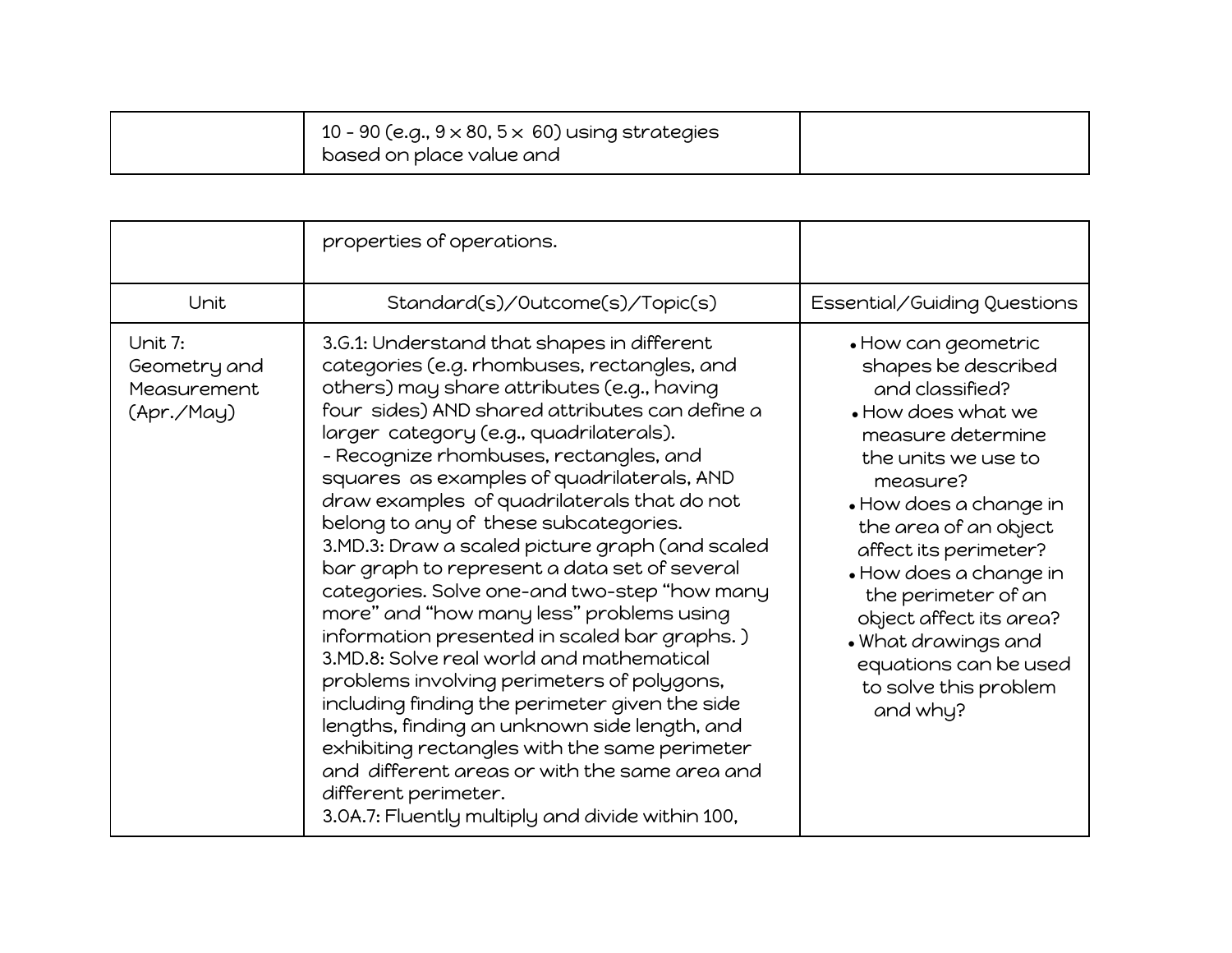|  | using strategies such as the relationship<br>between multiplication and division (e.g. knowing<br>that $8 \times 5 = 40$ , one knows $40/8 = 5$ ) or properties<br>of operations. -By the end of Grade 3, know from<br>memory all products of two one-digit numbers. |  |
|--|----------------------------------------------------------------------------------------------------------------------------------------------------------------------------------------------------------------------------------------------------------------------|--|
|--|----------------------------------------------------------------------------------------------------------------------------------------------------------------------------------------------------------------------------------------------------------------------|--|

| Unit                                                                                   | Standard(s)/Outcome(s)/Topic(s)                                                                                                                                                                                                                                                                                                                                                                                                                                                                                                                                                                                                                                                                             | Essential/Guiding Questions                                                                                                                                                                                                                                                                                                                                        |
|----------------------------------------------------------------------------------------|-------------------------------------------------------------------------------------------------------------------------------------------------------------------------------------------------------------------------------------------------------------------------------------------------------------------------------------------------------------------------------------------------------------------------------------------------------------------------------------------------------------------------------------------------------------------------------------------------------------------------------------------------------------------------------------------------------------|--------------------------------------------------------------------------------------------------------------------------------------------------------------------------------------------------------------------------------------------------------------------------------------------------------------------------------------------------------------------|
| Unit 8:<br>Demonstrate<br>Computational<br>Fluency in<br>Problem Solving<br>(May/June) | 3.MD.2: Measure and estimate liquid volumes<br>and masses of objects using standard units of<br>grams (g), kilograms (kg), and liters (l).<br>Add, subtract, multiply or divide to solve one-<br>step word problems involving masses or<br>volumes that are given in the same units, e.g., by<br>using drawings (such as a beaker with<br>measurement scale) to represent the problem.<br>3.NBT.1: Use place value understanding to<br>round whole numbers to the nearest 10 or<br>100. 3.NBT.2: Fluently add and subtract within<br>1000 using strategies and algorithms based<br>on the following:<br>- place value<br>-properties of operations<br>-the relationship between addition and<br>subtraction | $\bullet$ How can mental<br>strategies be used to<br>compute fluently?<br>• How can numbers be<br>combined and<br>separated?<br>• How can estimation<br>help solve problems?<br>$\bullet$ How can<br>understanding place<br>value help you<br>perform multi-digit<br>arithmetic?<br>$\bullet$ How can<br>understanding the<br>relationship between<br>addition and |